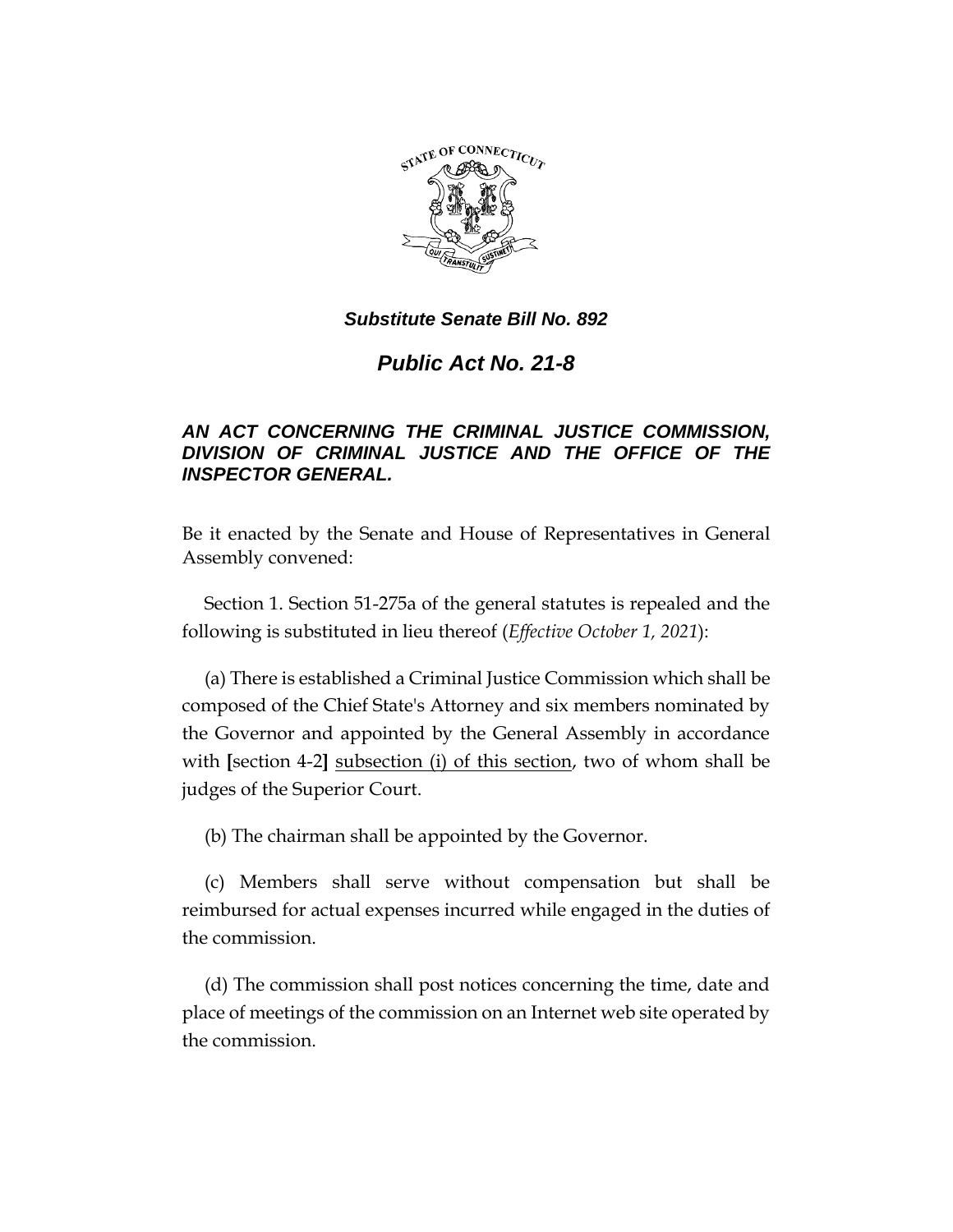(e) Any meeting of the commission held pursuant to section 51-278, as amended by this act, or section 51-278b, the sole purpose of which is to appoint, reappoint, remove or otherwise discipline the Chief State's Attorney, a deputy chief state's attorney or a state's attorney, shall be held in the Legislative Office Building and shall include an opportunity for public testimony.

(f) The commission may adopt such rules as it deems necessary for the conduct of its internal affairs.

(g) The commission may adopt regulations in accordance with chapter 54 to carry out its responsibilities under this chapter.

(h) The commission shall be within the Division of Criminal Justice. Said division shall provide staff support for the commission.

(i) Any appointed member serving on the commission on October 1, 2021, may continue to serve until the expiration of his or her term. On and after October 1, 2021, each nomination for appointment to the commission by the Governor shall be referred, without debate, to the joint standing committee of the General Assembly having cognizance of matters relating to the judiciary which shall report on each appointment not later than thirty days after the date of reference. Each appointment by the General Assembly of any such commission member shall be by concurrent resolution.

Sec. 2. Subsection (b) of section 51-278 of the general statutes is repealed and the following is substituted in lieu thereof (*Effective from passage*):

(b) (1) (A) The Criminal Justice Commission shall appoint (i) two deputy chief state's attorneys as assistant administrative heads of the Division of Criminal Justice, one of whom shall be deputy chief state's attorney for operations and one of whom shall be deputy chief state's attorney for personnel, finance and administration, who shall assist the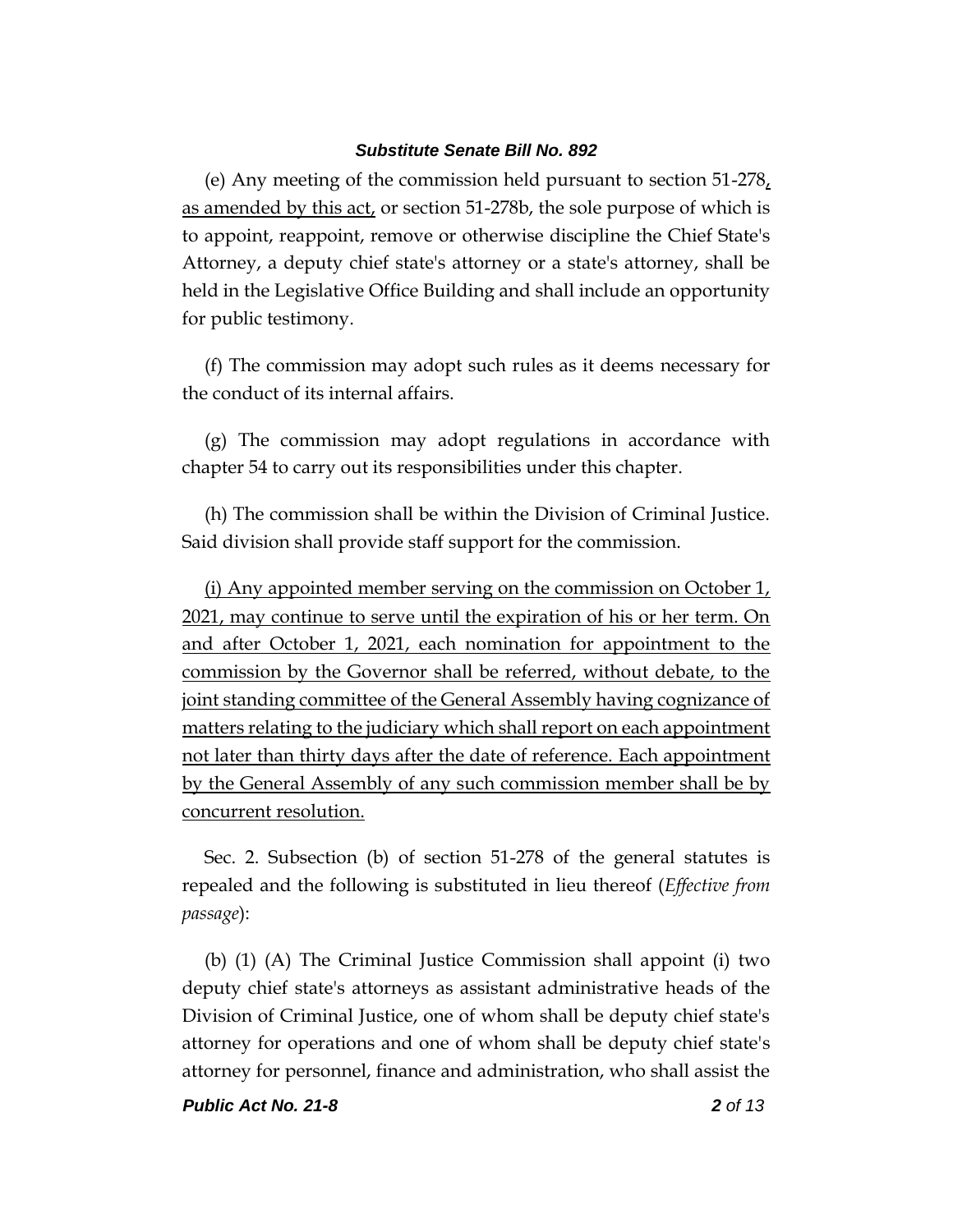Chief State's Attorney in his duties, and (ii) one deputy chief state's attorney who shall be **[**nominated**]** appointed by the commission, as provided in subdivision (8) of this subsection, to serve as Inspector General in accordance with section 51-277e, as amended by this act, who shall receive his or her prosecutorial powers as a designee of the Chief State's Attorney. The term of office of a deputy chief state's attorney shall be four years from July first in the year of appointment and until the appointment and qualification of a successor unless sooner removed by the Criminal Justice Commission. The Criminal Justice Commission shall designate one deputy chief state's attorney appointed under subparagraph (A)(i) of this subsection who shall, in the absence or disqualification of the Chief State's Attorney, exercise the powers and duties of the Chief State's Attorney until such Chief State's Attorney resumes his duties. For the purposes of this subparagraph, the Criminal Justice Commission means the members of the commission other than the Chief State's Attorney. (B) The Criminal Justice Commission shall appoint a state's attorney for each judicial district, who shall act therein as attorney on behalf of the state. The Criminal Justice Commission shall also appoint, from candidates recommended by the appropriate state's attorney and deemed qualified by the commission, as many assistant state's attorneys and deputy assistant state's attorneys on a full-time or part-time basis for each judicial district as the criminal business of the court, in the opinion of the Chief State's Attorney, may require, and the commission shall also appoint, from candidates recommended by the Chief State's Attorney and deemed qualified by the commission, as many assistant state's attorneys and deputy assistant state's attorneys as are necessary, in the opinion of the Chief State's Attorney, to assist the Chief State's Attorney. Assistant state's attorneys and deputy assistant state's attorneys, respectively, shall assist the state's attorneys for the judicial districts and the Chief State's Attorney in all criminal matters and, in the absence from the district or disability of the state's attorney or at his request, shall have and exercise all the powers and perform all the duties of state's attorney. At least three such assistant state's

*Public Act No. 21-8 3 of 13*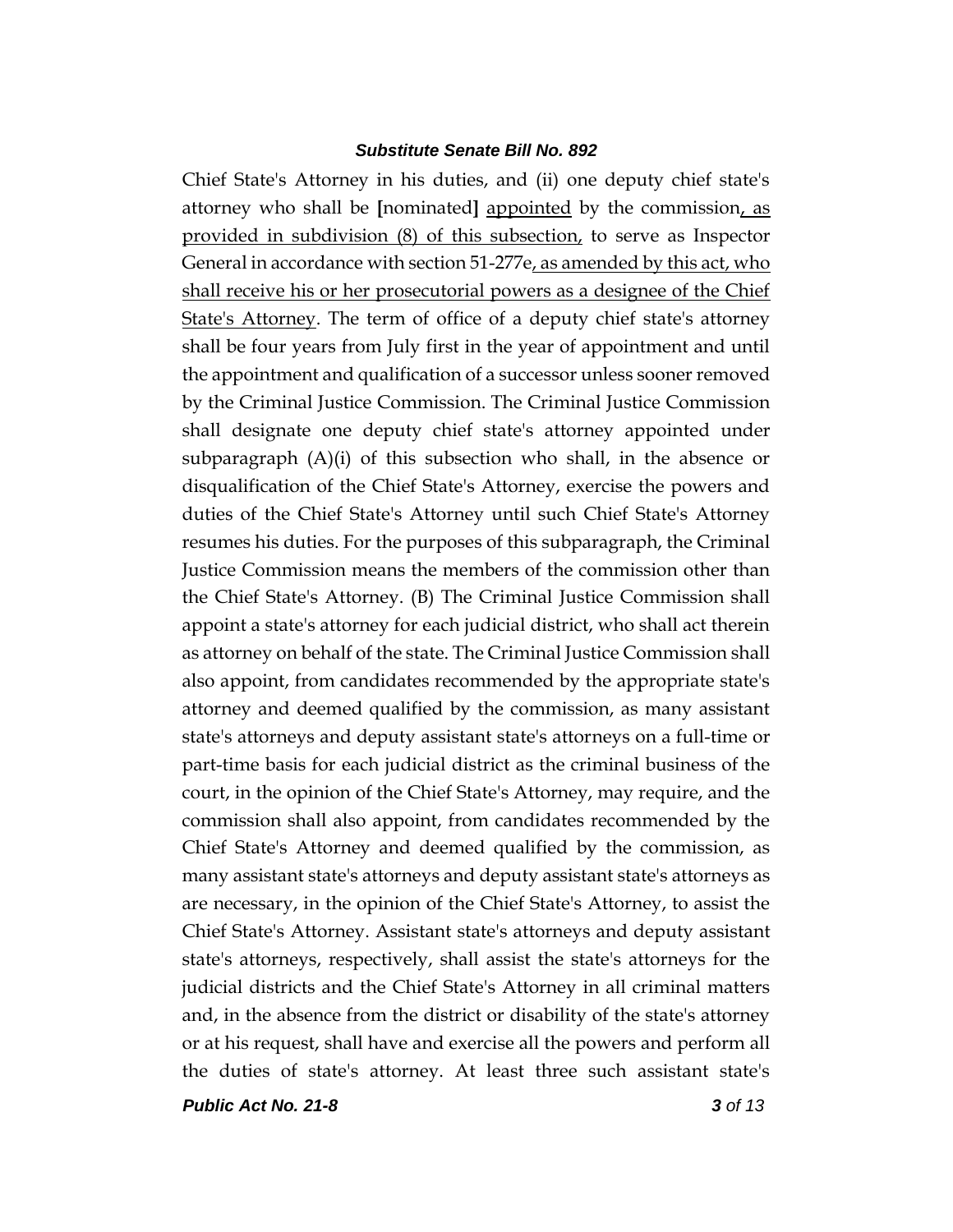attorneys or deputy assistant state's attorneys shall be designated by the Chief State's Attorney to handle all prosecutions in the state of housing matters deemed to be criminal. Any assistant or deputy assistant state's attorney so designated should have a commitment to the maintenance of decent, safe and sanitary housing and, to the extent practicable, shall handle housing matters on a full-time basis. At least one assistant state's attorney shall be designated by the Chief State's Attorney to handle all prosecutions in the state of environmental matters deemed to be criminal. Any assistant state's attorney so designated should have a commitment to protecting the environment and, to the extent practicable, shall handle environmental matters on a full-time basis. (C) The Chief State's Attorney may promote any assistant state's attorney, or deputy assistant state's attorney who assists him, and the appropriate state's attorney may promote any assistant state's attorney or deputy assistant state's attorney who assists such state's attorney in the judicial district. The Chief State's Attorney shall notify the Criminal Justice Commission of any such promotion.

(2) On and after July 1, 1985, the Chief State's Attorney, deputy chief state's attorneys, state's attorneys, assistant state's attorneys and deputy assistant state's attorneys shall receive salaries in accordance with a compensation plan approved by the Department of Administrative Services.

(3) Each state's attorney who, on June 30, 1973, was included in the provisions of sections 51-49, 51-287 and 51-288 may elect to continue to be so included and, each state's attorney, incumbent on July 1, 1978, who was an assistant state's attorney, chief prosecuting attorney or deputy chief prosecuting attorney on June 30, 1973, may elect to be included in sections 51-49, 51-287 and 51-288, and, in each such case, the Comptroller shall deduct from his salary five per cent thereof as contributions for the purposes of sections 51-49, 51-287 and 51-288, provided any person who has so elected may thereafter elect to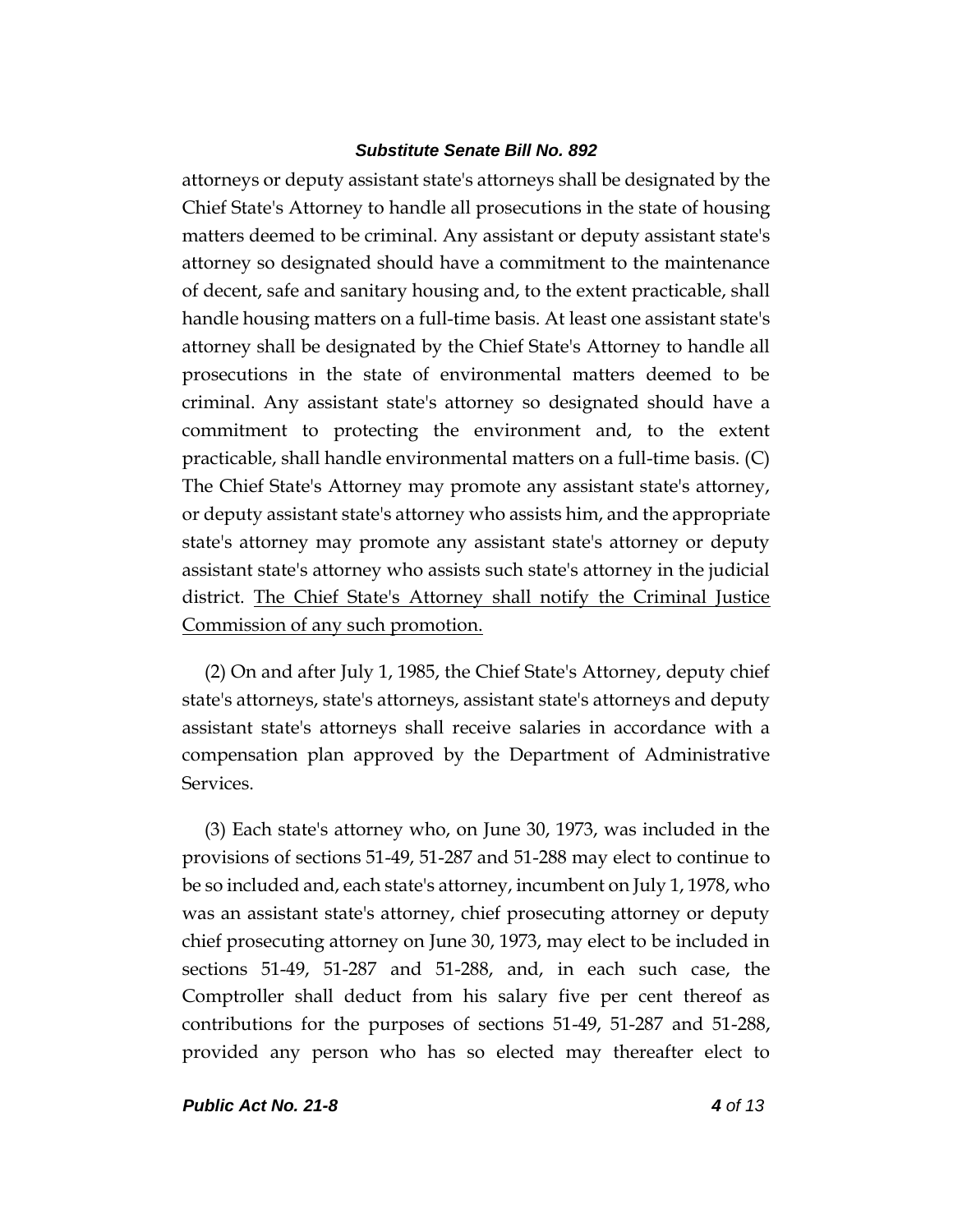participate in chapter 66 and thereupon his past contributions to the State's Attorneys' Retirement Fund shall be transferred to the State Employees Retirement Fund and he shall be credited with all prior service. All other persons appointed under the provisions of this section shall be subject to the provisions of chapter 66.

(4) Each Chief State's Attorney, deputy chief state's attorney or state's attorney who  $(A)$  is ineligible to elect under subdivision  $(3)$  of this subsection, (B) is not subject to the provisions of chapter 66, and (C) had vested under the State Employees Retirement Fund, prior to his appointment to such office, shall vest under the State's Attorneys' Retirement Fund upon reappointment to any such office by the Criminal Justice Commission.

(5) The several state's attorneys shall each hold office for eight years from July first and until the appointment and qualification of a successor unless sooner removed for just cause by the Criminal Justice Commission.

(6) When any vacancy in the office of the Chief State's Attorney or the office of a state's attorney is to be filled, the commission shall make its appointment from the various recommendations of the Chief State's Attorney or the appropriate state's attorney. The commission shall determine how many recommendations it shall require for each appointment.

(7) Each deputy chief state's attorney and state's attorney incumbent on the date of certification by the Secretary of the State of the constitutional amendment concerning appointment of state's attorneys, shall serve the term for which he had been appointed prior to said date.

(8) When any appointment of a deputy chief state's attorney to serve as Inspector General in accordance with section 51-277e, as amended by this act, is to be made, the commission shall make such appointment by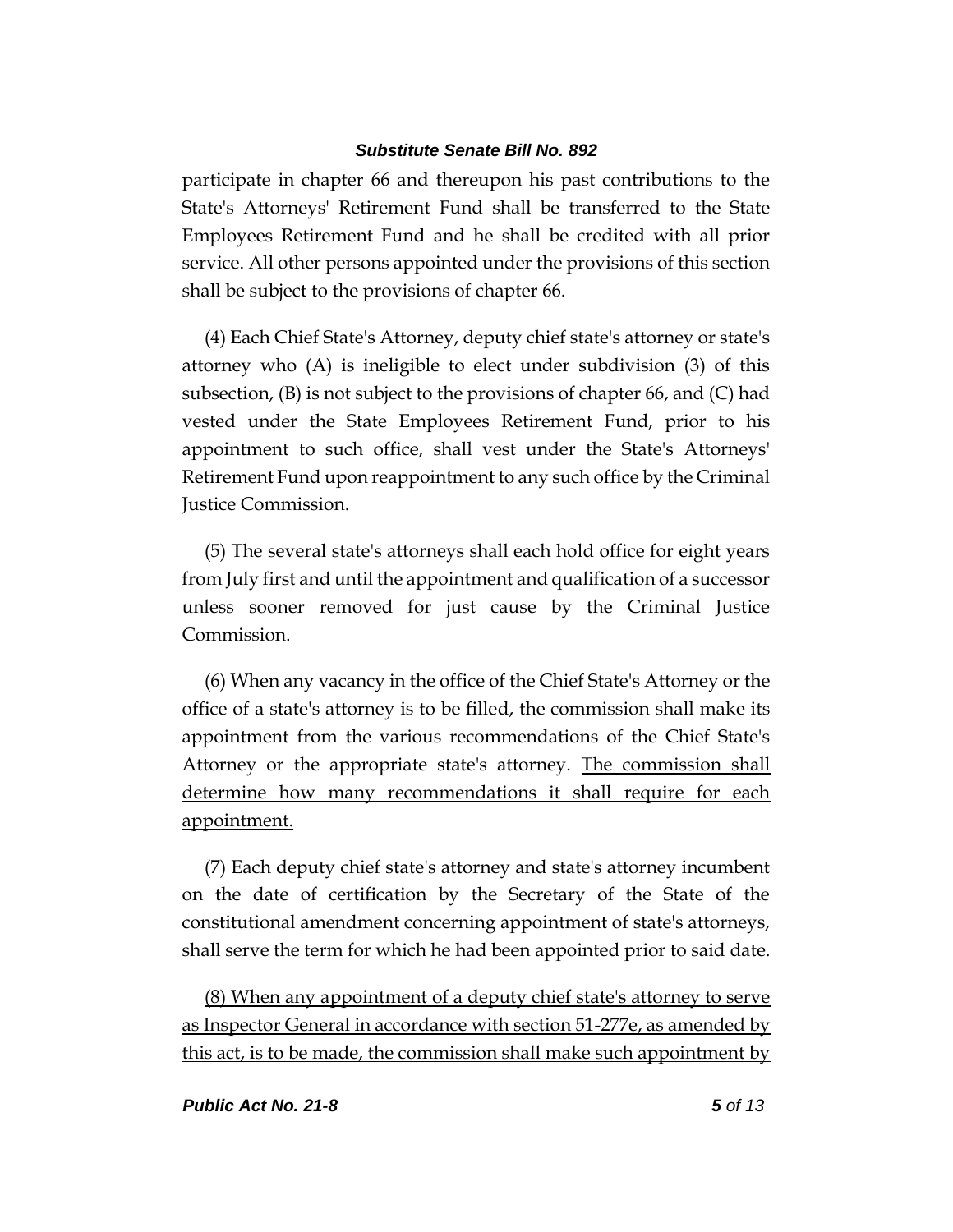majority vote. In the event that there is a tie vote for such appointment, the chairperson of the commission shall select the nominee from amongst the candidates in the tie position and said candidate shall be appointed to serve as Inspector General.

Sec. 3. Section 51-279a of the general statutes is repealed and the following is substituted in lieu thereof (*Effective October 1, 2021*):

The Division of Criminal Justice Advisory Board is established, comprised of a nonvoting member designated by the Criminal Justice Commission, the Chief State's Attorney or his designee and the state's attorney for each judicial district or his designee. The board shall meet at least once a month to advise on state-wide prosecutorial standards and guidelines and other policy matters, including peer review and resolution of conflicts. The board shall adopt such rules as it deems necessary for the conduct of its internal affairs.

Sec. 4. Section 51-280 of the general statutes is repealed and the following is substituted in lieu thereof (*Effective October 1, 2021*):

The Chief State's Attorney and each state's attorney shall biennially prepare a merit and performance rating for each state's attorney, assistant state's attorney and deputy assistant state's attorney and shall submit the <u>biennial</u> merit and performance rating conducted pursuant to the policy of the Division of Criminal Justice for each state's attorney to the Criminal Justice Commission for its consideration at the time for reappointing such attorneys to any new term or terms. As part of any such biennial merit and performance rating process, the commission may call a state's attorney before the commission for questions concerning any issue raised in a biennial merit and performance rating.

Sec. 5. Section 51-285 of the general statutes is repealed and the following is substituted in lieu thereof (*Effective October 1, 2021*):

*Public Act No. 21-8 6 of 13* (a) The Chief State's Attorney may **[**appoint**]** recommend to the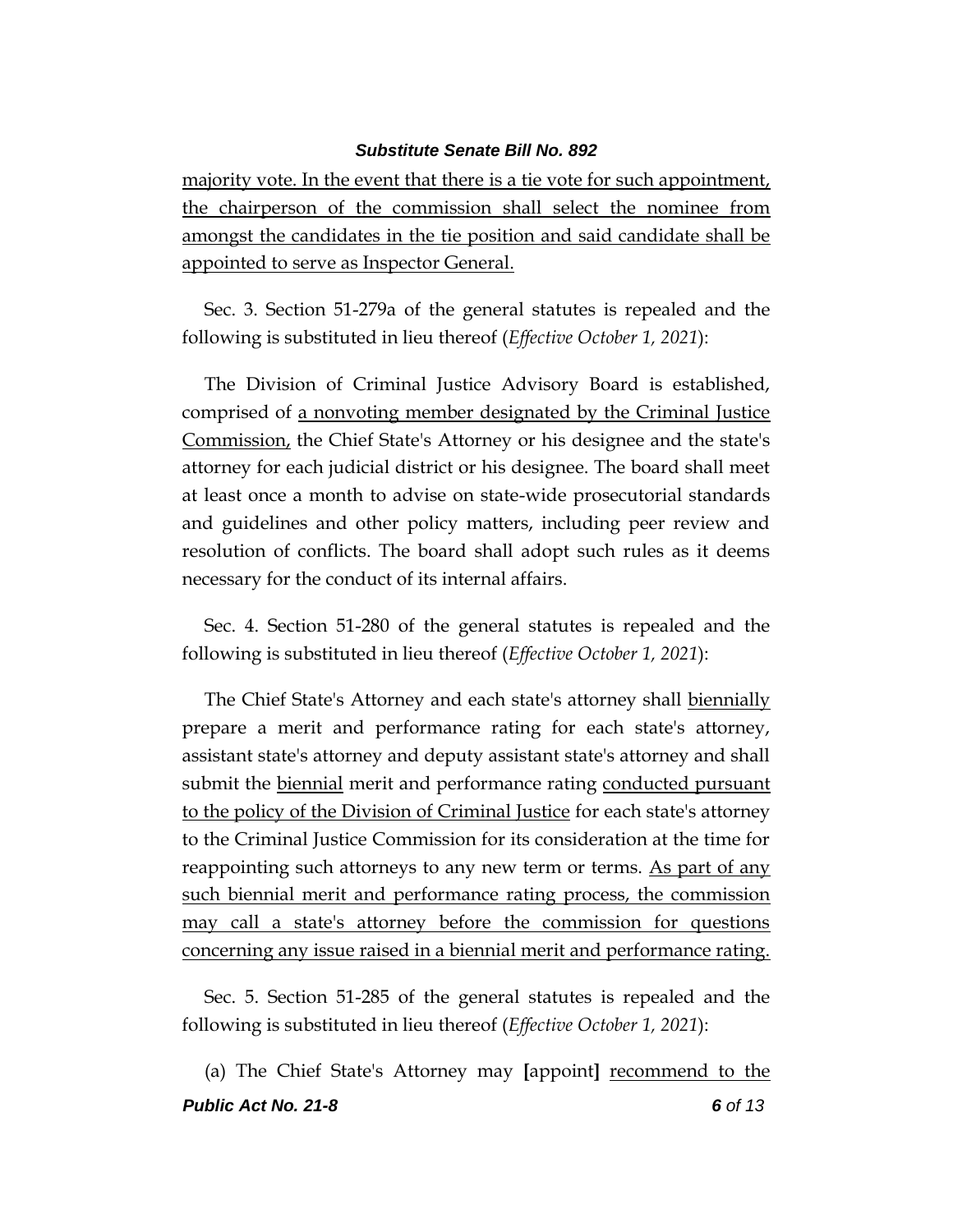Criminal Justice Commission for appointment by said commission special assistant state's attorneys, special deputy assistant state's attorneys and special inspectors on a contractual basis for a temporary period of time.

(b) Upon the request of the Attorney General, the Chief State's Attorney may designate any attorney requested by the Attorney General as a special assistant state's attorney to prosecute any criminal offense, except violations of titles 9, 14, 18, 29, 46a, 53 and 53a, chapters 420b and 420c of title 21a and sections 17b-97 and 17b-99. If such designation of any attorney is denied, the Chief State's Attorney shall state the reasons for such denial in writing.

(c) The Chief State's Attorney may designate any assistant state's attorney from the office of the Chief State's Attorney or any other assistant state's attorney on request of the appropriate state's attorney for appointment as a special assistant United States attorney to assist in the investigation and prosecution of specific criminal matters in federal court.

Sec. 6. Section 51-277e of the general statutes is repealed and the following is substituted in lieu thereof (*Effective from passage*):

(a) There is established the Office of the Inspector General that shall be **[**an independent**]** a separate office within the Division of Criminal Justice. Not later than October 1, **[**2020**]** 2021, the Criminal Justice Commission established pursuant to section 51-275a, as amended by this act, shall **[**nominate**]** appoint a deputy chief state's attorney **[**from within the division**]** as Inspector General who **[**, subject to appointment by the General Assembly pursuant to subsection (c) or (d) of this section,**]** shall lead the Office of the Inspector General. The office shall: (1) Conduct investigations of peace officers in accordance with section 51-277a, as amended by this act; (2) prosecute any case in which the Inspector General determines a peace officer used force found to not be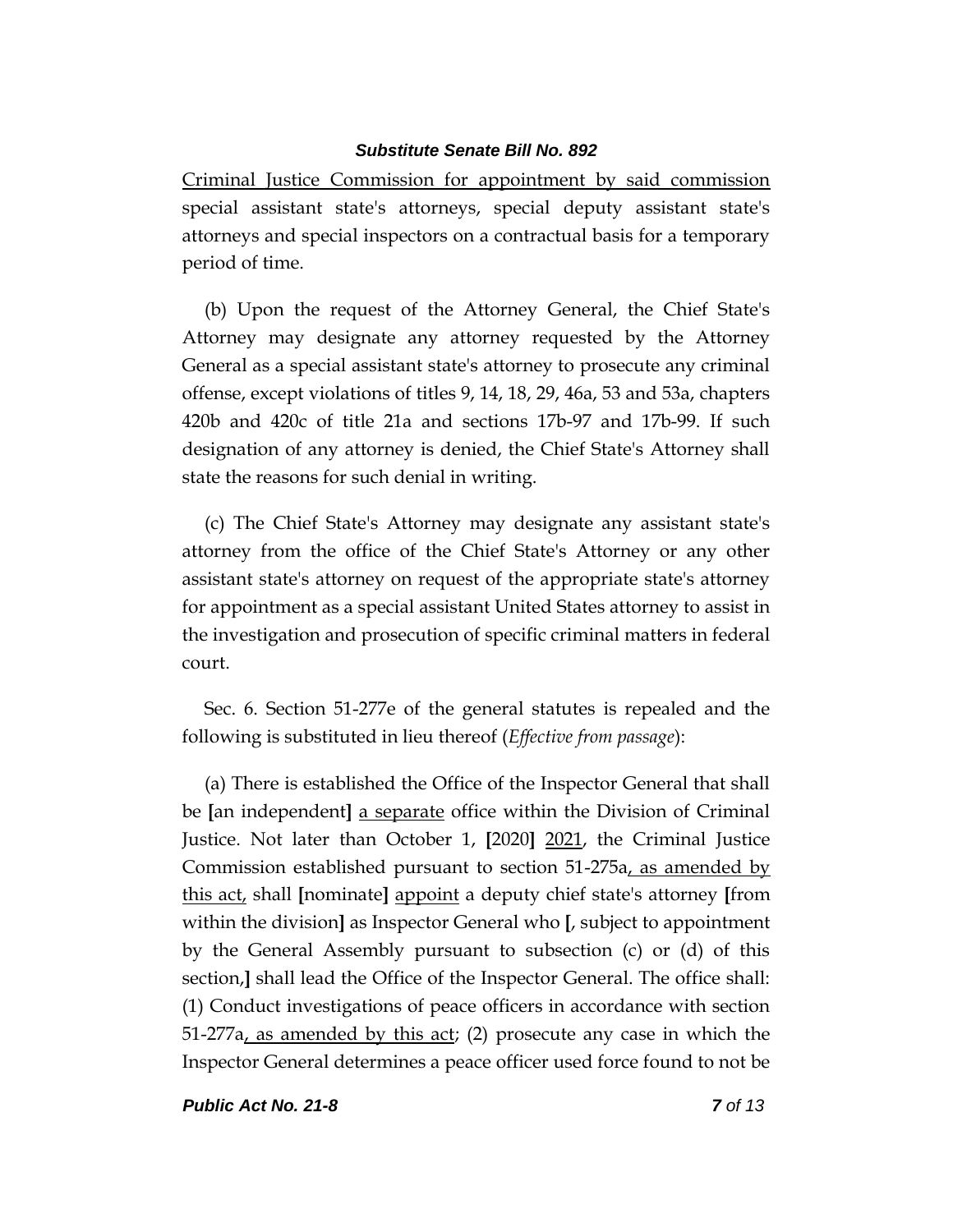justifiable pursuant to section 53a-22 or where a police officer or correctional officer fails to intervene in any such incident or to report any such incident, as required under subsection (a) of section 7-282e or section 18-81nn, as applicable; and (3) make recommendations to the Police Officer Standards and Training Council established under section 7-294b concerning censure and suspension, renewal, cancelation or revocation of a peace officer's certification.

(b) The Inspector General shall serve a term of four years **[**. On or before the date of the expiration of the term of the Inspector General or upon the occurrence of a vacancy in the Office of the Inspector General for any reason, the Criminal Justice Commission shall nominate a deputy chief state's attorney from within the Division of Criminal Justice to fill that vacancy**]** from July first in the year of the appointment unless sooner removed by the Criminal Justice Commission. The commission shall not be precluded from [renominating] reappointing an individual who has previously served as Inspector General. **[**The Inspector General shall, upon nomination by the commission, be appointed by the General Assembly pursuant to subsection (c) or (d) of this section.**]**

**[**(c) Each nomination made by the Criminal Justice Commission to the General Assembly for Inspector General shall be referred, without debate, to the joint standing committee of the General Assembly having cognizance of matters relating to the judiciary, which shall report on the nomination not later than thirty legislative days from the time of reference, but no later than seven legislative days before the adjourning of the General Assembly. An appointment by the General Assembly of an Inspector General shall be by concurrent resolution. The action on the passage of each such resolution in the House and in the Senate shall be by vote taken on the electrical roll-call device. The commission shall, not later than five days after receiving notice that a nomination for Inspector General has failed to be approved by the affirmative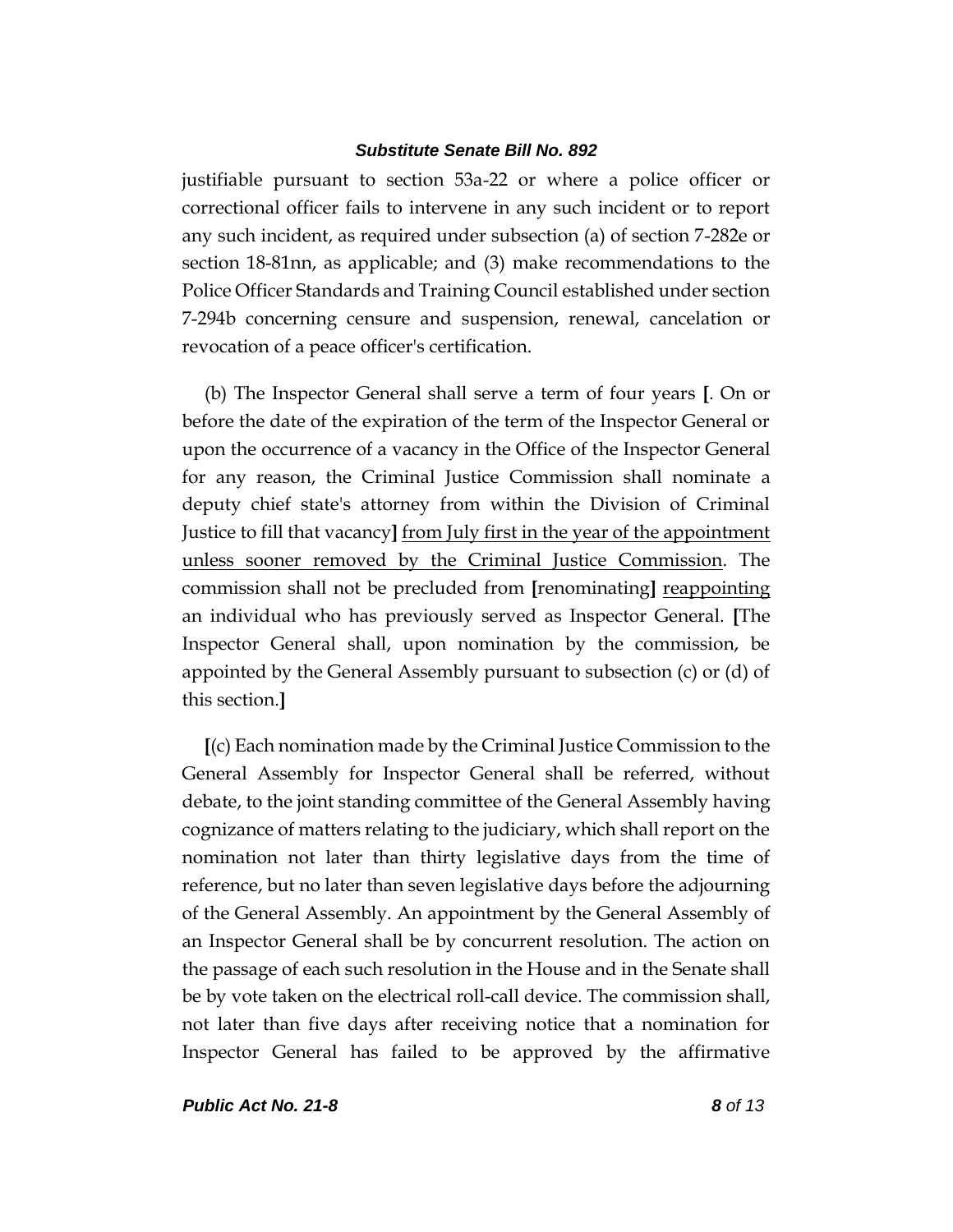concurrent action of both houses of the General Assembly, make another nomination for Inspector General.

(d) No vacancy in the position of Inspector General shall be filled by the Criminal Justice Commission when the General Assembly is not in session unless, prior to such filling, the commission submits the name of the proposed vacancy appointee to the joint standing committee of the General Assembly having cognizance of matters relating to the judiciary. Within forty-five days, the committee on the judiciary may, upon the call of either chairman, hold a special meeting for the purpose of approving or disapproving such proposed vacancy appointee by majority vote. Failure of the committee to act on such proposed vacancy appointee within such forty-five-day period shall be deemed to be an approval. Any appointment made pursuant to this subsection shall be in effect until the sixth Wednesday of the next regular session of the General Assembly, and until a successor is appointed.

(e) A deputy chief state's attorney nominated for the position of Inspector General by the Criminal Justice Commission shall serve as interim Inspector General pending appointment by the General Assembly.**]**

**[**(f)**]** (c) An Inspector General may be removed or otherwise disciplined only in accordance with section 51-278b.

**[**(g)**]** (d) The Inspector General may issue subpoenas to municipalities, law enforcement units, as defined in section 7-294, the Department of Correction and any employee or former employee of the municipality, unit or department (1) requiring the production of reports, records or other documents concerning an investigation described in subsection (a) of this section that is undertaken by the Inspector General, and (2) compelling the attendance and testimony of any person having knowledge pertinent to such investigation.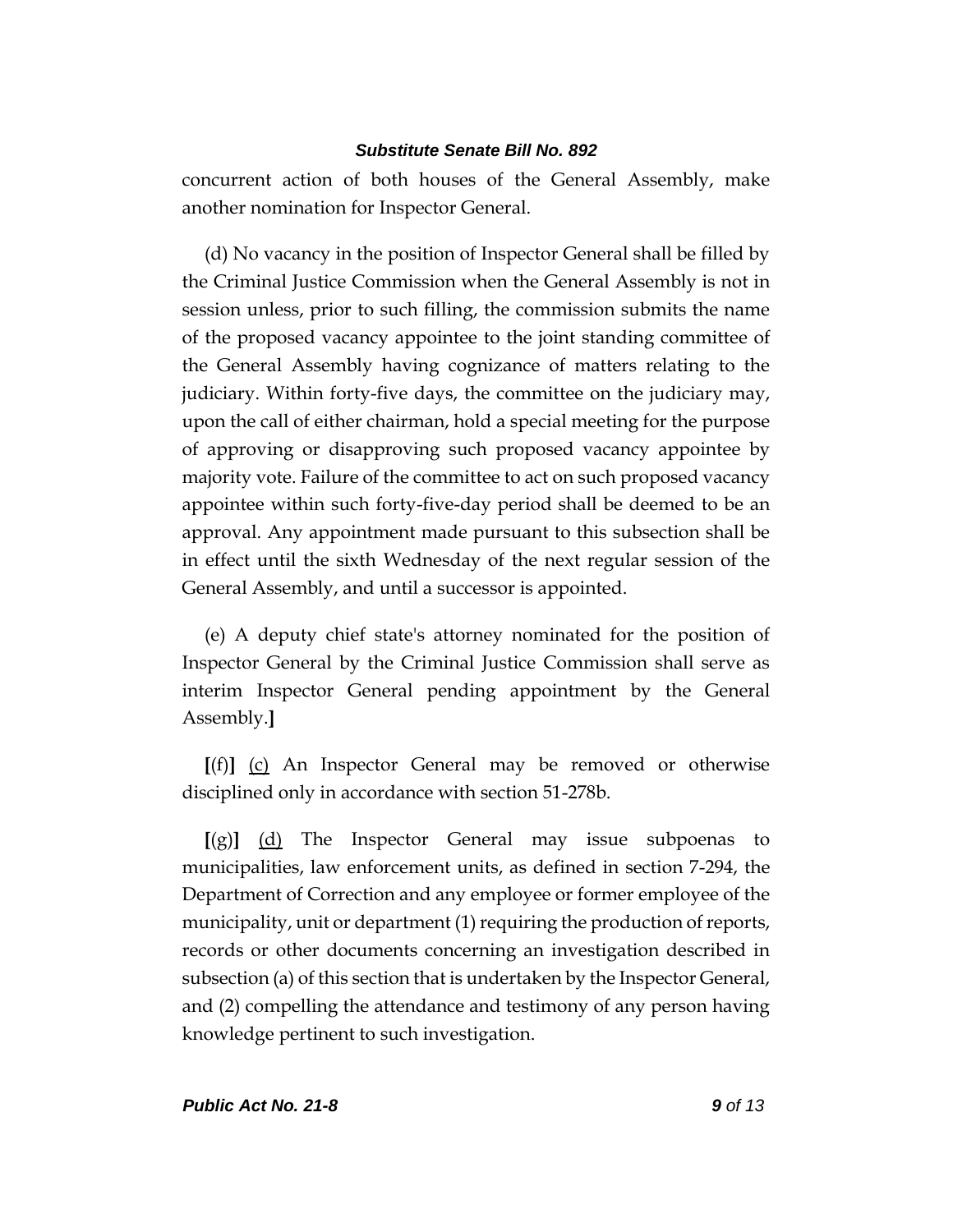**[**(h)**]** (e) A chief of police of a municipality, the Commissioner of Emergency Services and Public Protection or the Commissioner of Correction may refer and the Inspector General shall accept any such referral of an incident described in subsection (a) of this section for purposes of an investigation.

**[**(i)**]** (f) The Office of the Inspector General shall be at a location that is separate from the locations of the Office of the Chief State's Attorney or any of the state's attorneys for the judicial districts.

**[**(j)**]** (g) The Inspector General may employ necessary staff to fulfil the duties of the Office of the Inspector General described in subsection (a) of this section. Such staff shall be selected **[**from staff of the Division of Criminal Justice**]** by the Inspector General within the confines of any existing collective bargaining agreement and shall include, but not be limited to, an assistant state's attorney or a deputy assistant state's attorney, an inspector and administrative staff. As needed by and upon request of the Inspector General, the Office of the Chief State's Attorney shall ensure assistance from additional assistant state's attorneys or deputy assistant state's attorneys, inspectors and administrative staff.

**[**(k) The Inspector General and any staff employed by the Office of the Inspector General, who is not in a bargaining unit established pursuant to sections 5-270 to 5-280, inclusive, shall, upon completion of employment with the office of the Inspector General be transferred back to the Division of Criminal Justice into a position equivalent or comparable to the position such person held in the division prior to being employed by the Office of the Inspector General. Upon such transfer back to the division, such person shall be compensated at the same level such person was compensated immediately prior to being transferred back to the division.**]**

Sec. 7. Section 51-277a of the general statutes is repealed and the following is substituted in lieu thereof (*Effective from passage*):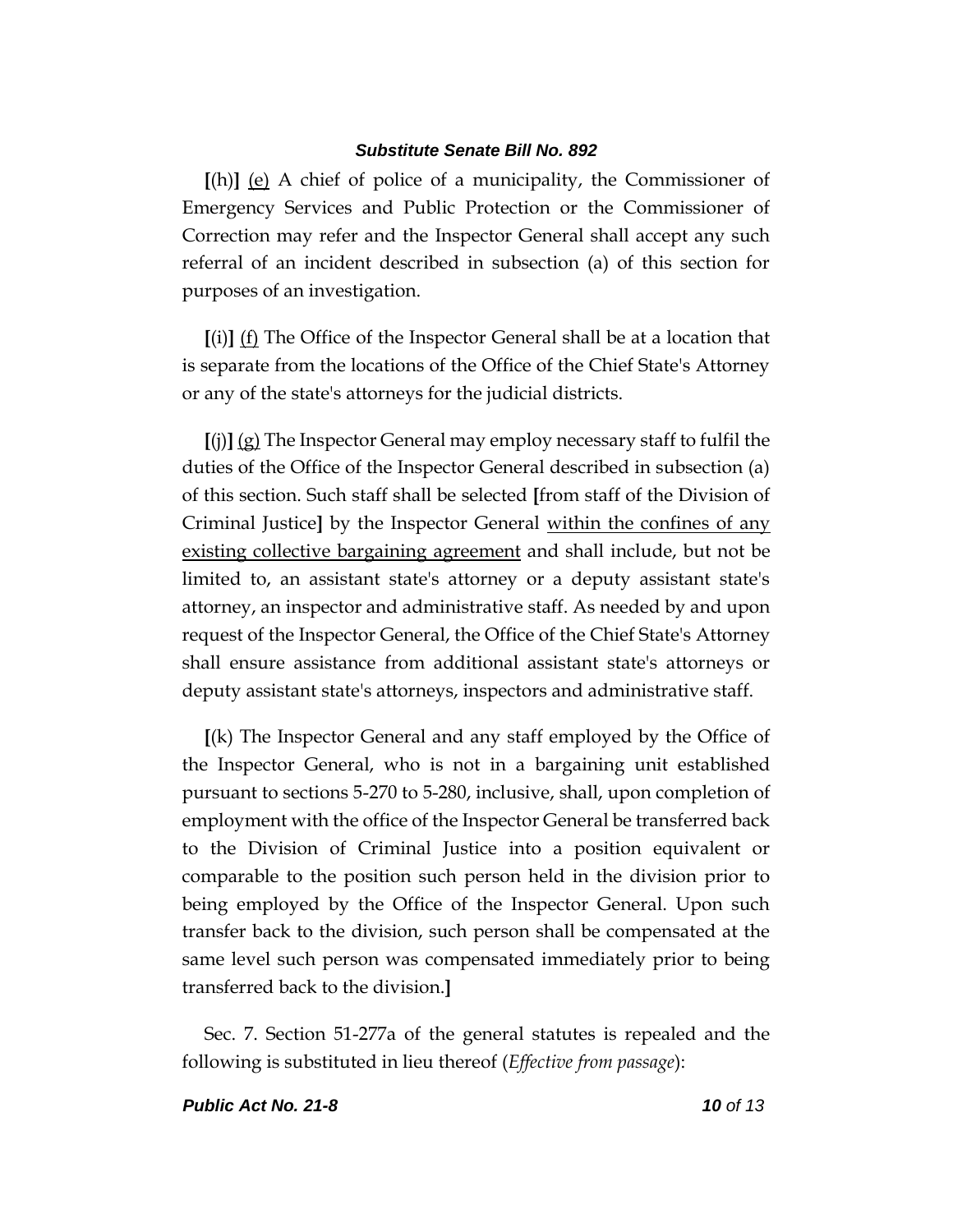(a) (1) Whenever a peace officer, in the performance of such officer's duties, uses physical force upon another person and such person dies as a result thereof or uses deadly force, as defined in section 53a-3, upon another person, the **[**Inspector General shall investigate and determine**]** Division of Criminal Justice shall cause an investigation to be made and the Inspector General shall have the responsibility of determining whether the use of physical force by the peace officer was justifiable under section 53a-22.

(2) (A) Except as provided under subdivision (1) of this subsection, whenever a person dies in the custody of a peace officer or law enforcement agency, the Inspector General shall investigate and determine whether physical force was used by a peace officer upon the deceased person, and if so, whether the use of physical force by the peace officer was justifiable under section 53a-22. If the Inspector General determines the deceased person may have died as a result of **[**a possible**]** criminal action not involving the use of force by a peace officer, the Inspector General shall refer such case to the **[**Division of Criminal Justice**]** Chief State's Attorney or state's attorney for potential prosecution.

(B) Except as provided under subdivision (1) of this subsection or subparagraph (A) of subdivision (2) of this subsection, whenever a person dies in the custody of the Commissioner of Correction, the Inspector General shall investigate and determine whether the deceased person may have died as a result of **[**a possible**]** criminal action, and, if so, refer such case to the **[**Division of Criminal Justice**]** Chief State's Attorney or state's attorney for potential prosecution.

(3) The Inspector General shall request the appropriate law enforcement agency to provide such assistance as is necessary to **[**determine the circumstances of an incident investigated**]** investigate and make a determination under subdivision (1) or (2) of this subsection.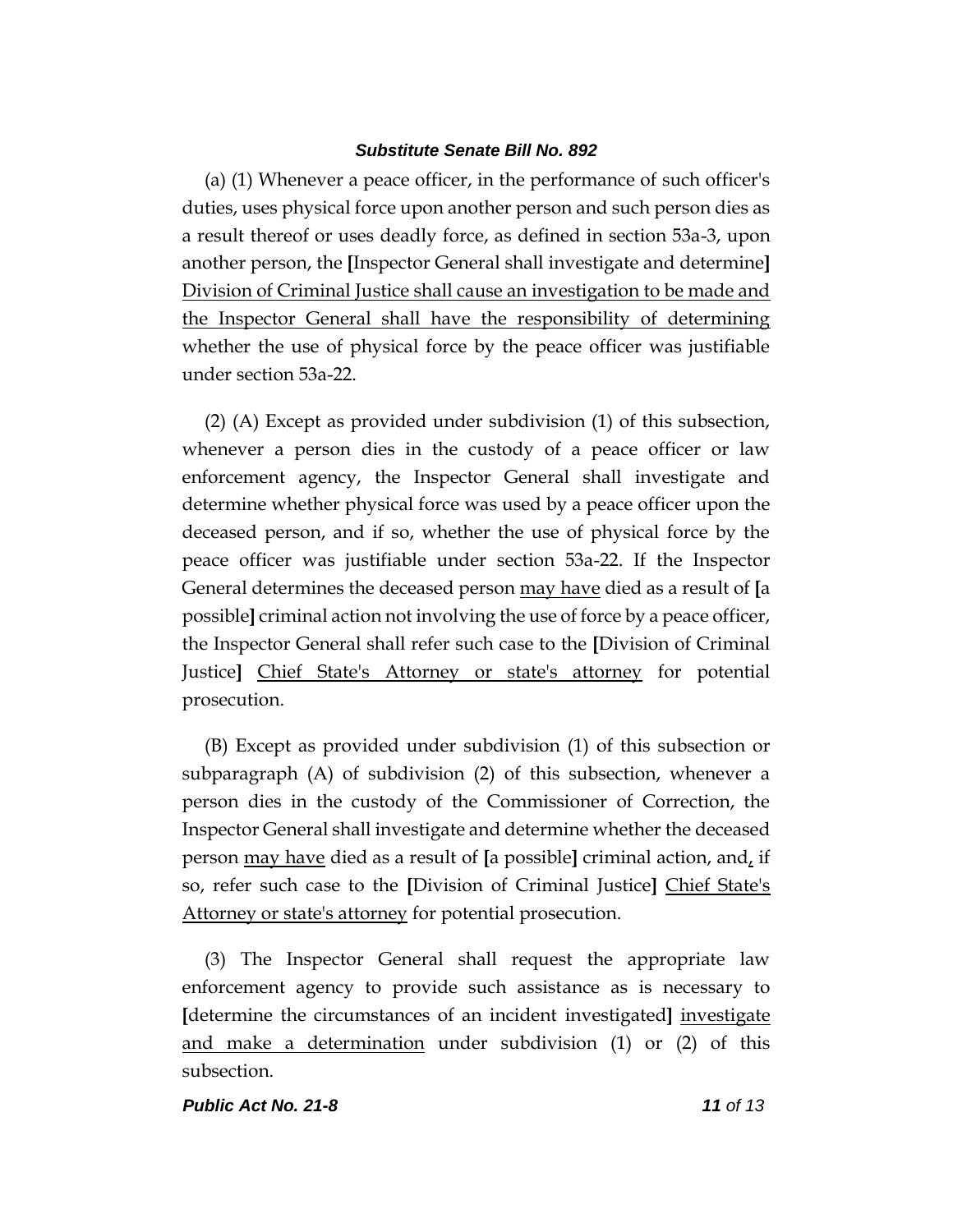(4) Whenever a peace officer, in the performance of such officer's duties, uses physical force or deadly force upon another person and such person dies as a result thereof, the Inspector General shall complete a preliminary status report that shall include, but need not be limited to, (A) the name of the deceased person, (B) the gender, race, ethnicity and age of the deceased person, (C) the date, time and location of the injury causing such death, (D) the law enforcement agency involved, (E) the status on the toxicology report, if available, and (F) the death certificate, if available. The Inspector General shall complete the report and submit a copy of such report not later than five business days after the cause of the death is available to the Chief State's Attorney and, in accordance with the provisions of section 11-4a, to the joint standing committees of the General Assembly having cognizance of matters relating to the judiciary and public safety.

(b) Upon the conclusion of the investigation of the incident, the Inspector General shall file a report with the Chief State's Attorney which shall contain the following: (1) The circumstances of the incident, (2) a determination of whether the use of physical force by the peace officer was justifiable under section 53a-22, and (3) any recommended future action to be taken by the Office of the Inspector General as a result of the incident. The Chief State's Attorney shall provide a copy of the report to the chief executive officer of the municipality in which the incident occurred and to the Commissioner of Emergency Services and Public Protection or the chief of police of such municipality, as the case may be, and shall make such report available to the public on the Division of Criminal Justice's Internet web site not later than forty-eight hours after the copies are provided to the chief executive officer and the commissioner or chief of police.

(c) The Office of the Inspector General shall prosecute any case in which the Inspector General determines that  $(1)$  the use of force by a peace officer was not justifiable under section 53a-22, **[**and any**]** or (2)